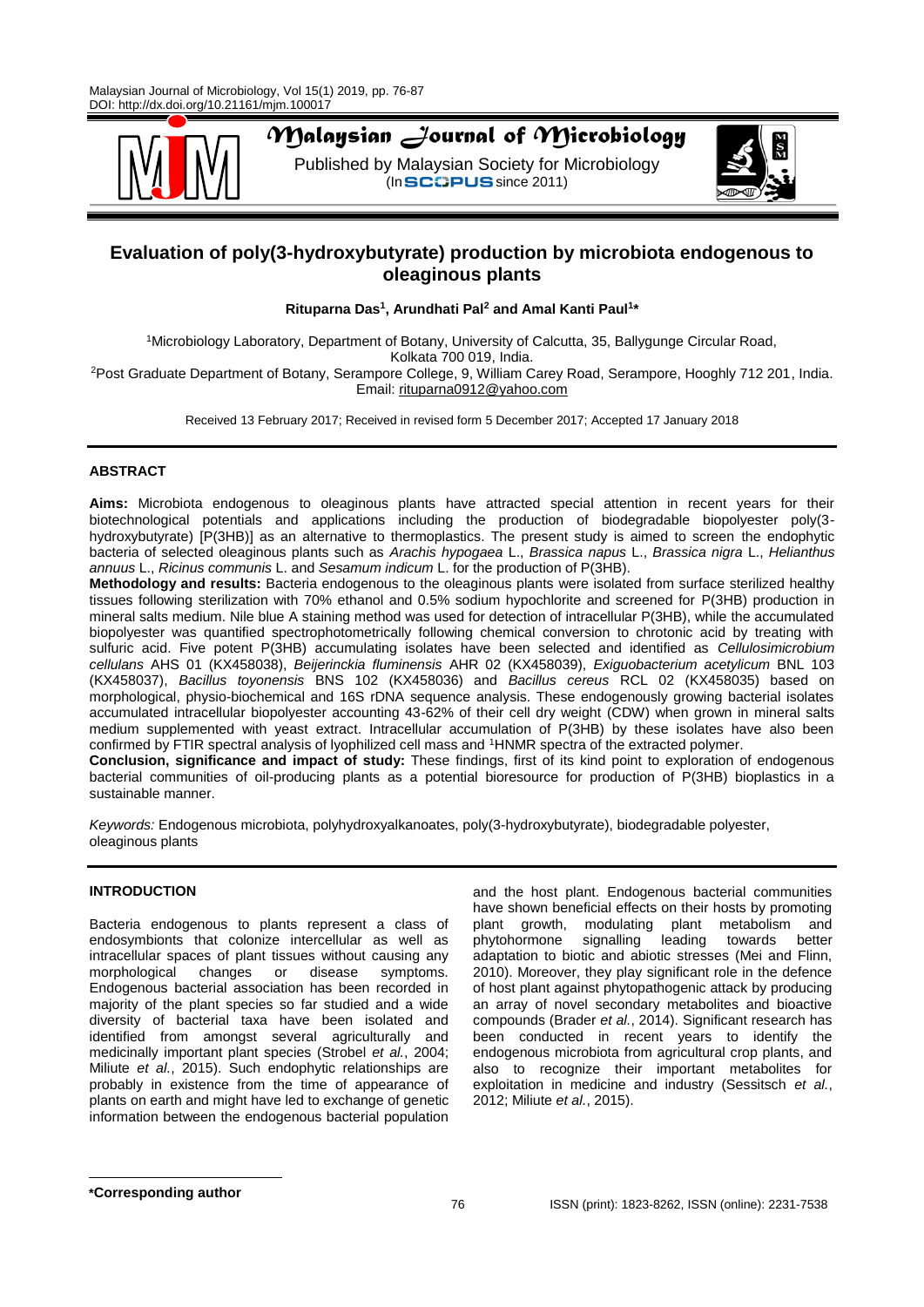Diversity of bacteria harbouring the internal tissues of oleaginous plants such as *Brassica napus* L. (Graner *et al.*, 2003), *Olea europaea* L. subsp. *europaea* var. *sylvestris* (Aranda *et al.*, 2011), *Helianthus annuus* L. (Forchetti *et al.*, 2007) as well as *Arachis hypogaea* L. (Ibanez *et al.*, 2009) has been explored. Furthermore, endogenous bacterial species isolated from *Helianthus annuus* L. (Forchetti *et al.*, 2007) have been utilized for plant growth promotion. Likewise, lipid-rich tissues of oleaginous plants which provide unique ecological niche and microenvironment for growth and sustenance of endogenous bacteria may possibly synthesize and accumulate lipoidal substances. Zhang *et al.* (2014) have reported the presence of an oleaginous bacterium endophytic to thin shelled walnut, which synthesized and accumulated 40% (w/v) lipid in culture utilizing cottonstalk hydrolysate. Similarly, endophytic fungi isolated from oleaginous crop have shown high lipid accumulation with potential for biodiesel production (Peng and Chen, 2007).

Poly(3-hydoxybutyrate) [P(3HB)], the simplest and most common polyhydroxyalkanoates (PHAs) is synthesized and accumulated as inclusion bodies in many bacteria when grown under unbalanced conditions. This unique polymer has been identified as environmentally biodegradable plastic of commercial value due to their physical and material properties analogous to synthetic plastics (Steinbüchel *et al.*, 1998). Wild type bacteria isolated from soil, activated sludge, marine ecosystems as well as those associated with plants have been found to be efficient P(3HB) producers (Khardenavis *et al.*, 2005; Gasser *et al.*, 2009). Moreover, development of newer fermentation strategies along with use of nonconventional renewable carbon sources including different plant oils has significantly reduced the cost of PHAs production making the process economically viable (Lee *et al.*, 2008; Marsudi *et al.*, 2008; Gholami *et al.*, 2016). On the contrary, no systematic studies have so far been conducted to explore the possibility of utilizing the bacteria endogenous to oil-yielding crops for the synthesis and accumulation of polyhydroxyalkanoates.

In India, the oleaginous plants viz. *Arachis hypogaea*  L., *Brassica napus* L., *B. nigra* L., *Helianthus annuus* L., *Ricinus communis* L. and *Sesamum indicum* L. are mass cultivated for commercial production of oils of different types. The economical significance and little or no systematic phytosphere microbiological studies of these plants justify the selection of these oleaginous plants for the present study. Here, in this communication, we report for the first time a systematic survey of the diversity of bacteria endogenous to these oleaginous plants and screening them for the *in vitro* synthesis and accumulation of P(3HB) under batch cultivation.

#### **MATERIALS AND METHODS**

#### **Isolation and maintenance of microbiota endogenous to oleaginous plants**

The selected oleaginous plants, *Arachis hypogaea* L. (Groundnut), *Brassica napus* L. (Canola), *Brassica nigra*  L. (Black mustard), *Helianthus annuus* L. (Sunflower), *Ricinus communis* L. (Castor) and *Sesamum indicum* L. (Sesame) collected from Hooghly, Howrah and North 24- Parganas districts of West Bengal, India were used for the isolation of endogenous microbiota.

Fresh and healthy leaf, stem and roots of the collected oleaginous plants were washed thoroughly under running tap water and surface sterilized by immersing in 70% ethanol (2-3 min), 0.5% sodium hypochlorite (3-5 min) and again in 70% ethanol for 30 sec following the method of Reinhold-Hurek and Hurek (2011). This was followed by repeated washing of plant segments in sterile distilled water for at least three times. Samples were blot dried, cut aseptically into thin sections and plated on R2A agar, glycerol asparagine agar, nutrient agar and tryptic soy agar plates. The plates were incubated at 28-30 °C for 2- 4 days and observed for growth of bacterial colonies surrounding plant tissue sections. Phenotypically distinguishable bacterial isolates were obtained in pure form and maintained at 4 °C on slopes of tryptic soy agar.

#### **Diversity of culturable microbiota endogenous to oleaginous plants**

Colonization frequency of bacteria endogenous to oleaginous plants was calculated as the total number of plant segments yielding bacterial colonies divided by the total number of segments incubated. Isolation rate was determined as the number of bacterial isolates obtained from the plated plant segments divided by the total number of segments incubated. The Shannon Weaver diversity index (*H*) was calculated as:  $H = -\sum P_i \times \ln P_i$ , where, *Pi* is the proportion of individuals that species "i" contributes to the total. Simpson's diversity index H<sub>S</sub> was calculated as:  $H_s = 1 - \frac{\sum n(n-1)}{N(N-1)}$ , where, n is the total number of organisms of a particular species and N is the total number of organisms of all species.

#### **Screening of bacterial isolates for P(3HB) production**

Growth associated production of P(3HB) by the bacterial isolates was evaluated in glucose (2%, w/v) containing mineral salts medium (Ramsay *et al.*, 1990). The medium (50 mL/250 mL Erlenmeyer flask) was inoculated with freshly prepared inoculum at 2% level and incubated at 32 °C on a rotary shaker at 120 rpm. Growth and production of P(3HB) by the isolates were determined by qualitative and quantitative methods.

For detection of intracellular P(3HB) accumulation, cells were harvested (centrifugation at 10000×*g* for 10 min) after definite period of incubation, washed thoroughly with distilled water, smeared on a clean grease-free slide and stained with aqueous solution of Nile blue A at 55 °C for 10 min. The excess stain was removed by washing with distilled water, 8% (v/v) acetic acid and rinsed with water (Ostle and Holt, 1982). After blot drying the smear was examined under fluorescence microscope (Leica DM IL LED) with an I<sub>2</sub> filter.

Growth of these isolates was estimated by measuring the cell dry weight, while, the P(3HB) content of the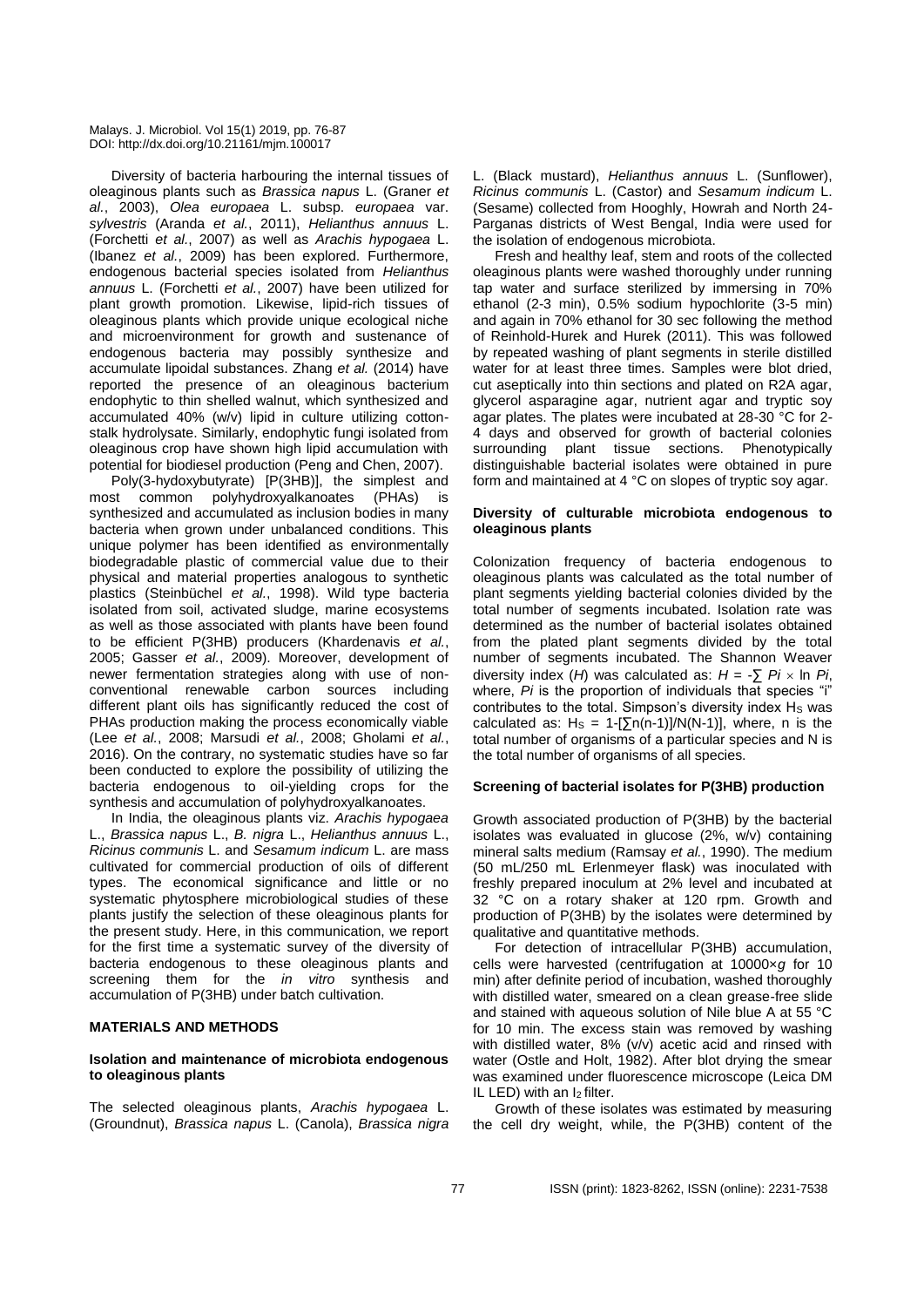acetone dried cell mass was quantified following extraction in warm (45-50 °C) chloroform (Ramsay *et al.*, 1990). The chloroform extract was evaporated to dryness, treated with concentrated  $H_2SO_4$  in a boiling water bath for 10 min (Law and Slepeckey, 1961), cooled to room temperature and the absorbance was recorded at 235 nm using a UV-VIS spectrophotometer (Jenway, Model 6505). The amount of P(3HB) was quantified from the calibration curve prepared in the same way using authentic P(3HB) from Sigma, USA and expressed as percentage of cell dry weight.

#### **Characterization and identification of bacterial isolates**

The pure cultures of selected endogenous bacterial isolates were characterized and tentatively identified following standard morphological and physio-biochemical tests (Gerhardt *et al.*, 1994) including susceptibility to different antibiotics. Morphology of the cells were determined by phase contrast (Carl Zeiss No. 288997) and scanning electron (Zeiss Evo18 SEM) microscopy.

The 16S rDNA sequence of the selected bacterial isolates was determined by direct sequencing of PCR amplified 16S rDNA. The genomic DNA was isolated and purified according to the modified method of Marmur (1961) and the 16S rDNA was amplified using the universal primers 27F (5'-AGAGTTTGATCCTGGCTCAG-3') and 1492R (5'-GGTTACCTTGTTACGACTT-3'). The PCR amplified product was purified using QIAquick gel extraction kit (Qiagen, Netherlands) and the sequencing reaction was performed with ABI PRISM Dye Terminator cycle-sequencing ready reaction kit (Applied Biosystems).<br>The sequencing products were purified and The sequencing products were purified and electrophoresed on polyacrylamide sequencing gel using an ABI 377 automated DNA sequencer. Sequencing data were analyzed by ABI version 3.0.1 b3 software and compared with reference sequences using the NCBI BLASTN programme. Multiple sequence alignments were carried out by using BLOSUM 62 matrix with the program package Clustal-W employing the neighbor-joining algorithm method (Saitou and Nei, 1987) with MEGA version 6.0.

# **FTIR spectral analysis**

For Fourier transform infrared (FTIR) spectroscopy, cells were harvested from the growing culture by centrifugation (10,000×*g* for 10 min), washed thrice in distilled water and lyophilized at –56 °C in a Secfroid lyophilizer (LSL). The lyophilized cell mass and the authentic P(3HB) samples as KBr pellets were scanned in a Perkin Elmer RX-1 FTIR spectrophotometer in the range of 4,000 to 500 cm<sup>-1</sup> (Kamnev *et al.*, 2002).

# **<sup>1</sup>HNMR spectral analysis**

The polyester samples isolated from the cell mass were purified by precipitation with chilled diethyl ether. The polyesters recovered by centrifugation were dissolved in deuterochloroform (CDCl3) and subjected to proton nuclear magnetic resonance (<sup>1</sup>H NMR) spectroscopic analysis in a Bruker AV300 Supercon NMR spectrophotometer working in digital mode. A multinucleate probe head at 30-degree flip angle was used. The chemical shift-scale was in parts per million and tetramethylsilane (Me4Si) was used as the internal standard (Doi *et al.*, 1989).

# **RESULTS**

# **Isolation of culturable endogenous microbiota**

Surface sterilized leaf, stem and root segments of the oleaginous plants incubated on R2A agar, glycerol asparagine agar, nutrient agar and tryptic soy agar plates showed growth of morphologically distinguishable bacterial colonies adhered to the surface of sterilized segments after 2-4 days of incubation. Avoiding the repetitive strains, a total of 154 phenotypically distinguishable bacterial isolates were obtained in pure form, the highest number (45) being derived from *B*. *nigra*  L. (Table 1). The leaves of *B*. *nigra* L. represented the highest isolation rate (0.36) as against the lowest one in stem tissues of *H*. *annuus* L. (0.05). Colonizing frequency was also low in stem tissues (65.33%) compared to the root (98.63%).

# **Diversity of endogenous microbiota**

The Shannon-Weaver diversity index showed that *B*. *nigra* L. harbour most diverse types of endogenous bacteria and more specifically, the leaves (16.35) produced highest number of phenotypically distinguishable bacterial strains than its stem (9.63) and root (10.51). Similarly, *B*. *nigra* L. leaves also showed highest Simpson (0.95) index. The Shannon-Weaver diversity index was recorded lowest in leaf tissues of *B*. *napus* L. (3.11), whereas lowest Simpson diversity index (0.63) was observed in leaf tissues of *H*. *annuus* L. (Table 1).

# **Screening of bacterial strains for P(3HB) production**

All 154 phenotypically distinguishable bacterial isolates were screened for the accumulation of P(3HB) during growth under batch cultivation in glucose containing mineral salts medium. Intracellular accumulation of P(3HB) as determined by Nile blue A staining (Ostle and Holt, 1982) and chemical estimation (Law and Slepeckey, 1961) clearly indicated positive response by more than 77% of isolates with P(3HB) content ranging from 3.54 - 44.98% of cell dry weight (CDW). While, 96% of the isolates of *A*. *hypogaea* L. produced P(3HB), only 44% from *H*. *annuus* L. could have accumulated the polyester. Based on the amount of polyester produced, only 5 isolates representing the oleaginous species *A*. *hypogaea*  L. (AHS 01, AHR 02), *B*. *napus* L. (BNL 103, BNS 102) and *R. communis* L. (RCL 02) were assigned as good (>35% CDW) P(3HB) producer (Table 2). These five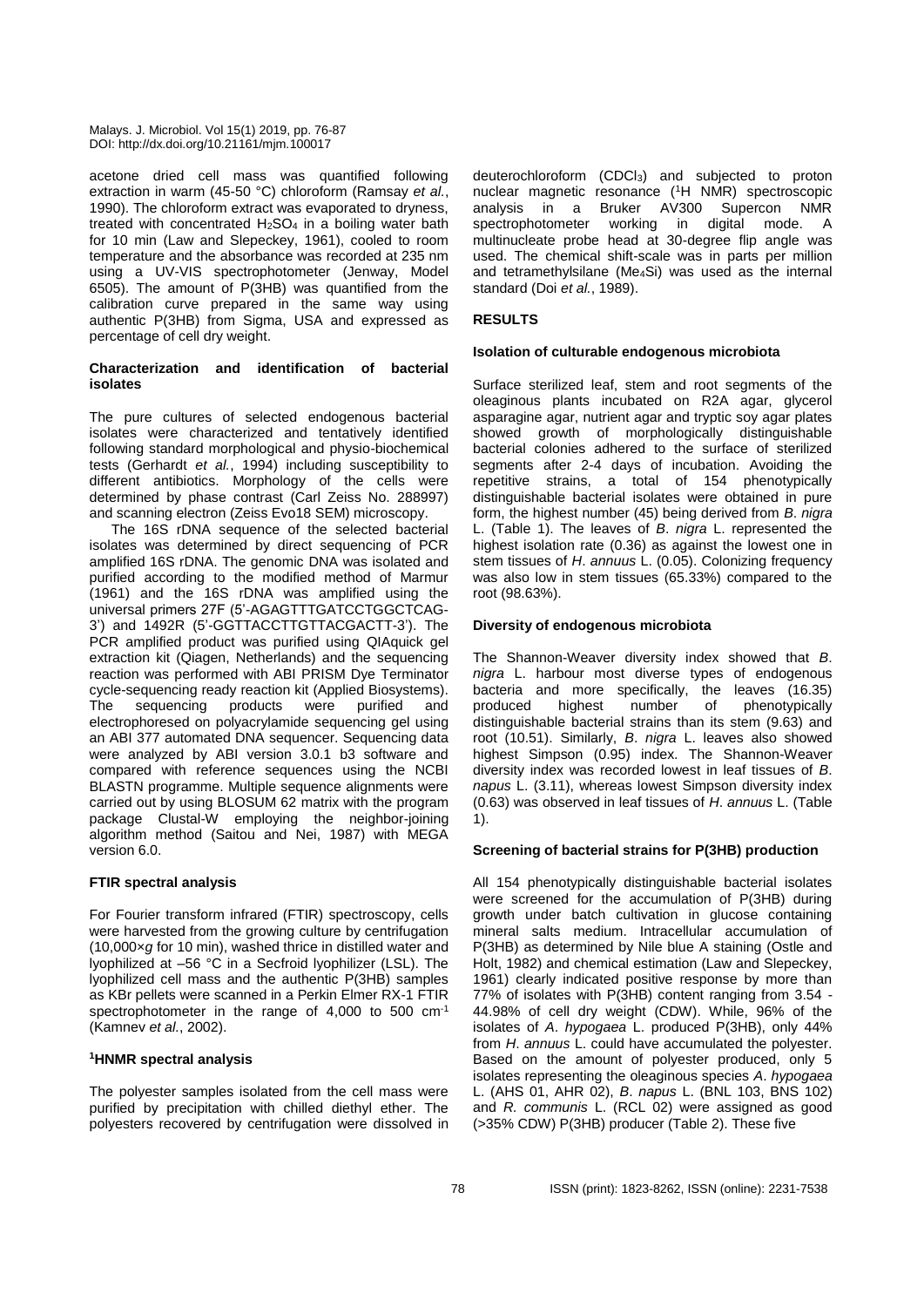|  |  | Table 1: Diversity of microbiota endogenous to leaf, stem and root tissues of some selected oleaginous plants. |  |
|--|--|----------------------------------------------------------------------------------------------------------------|--|
|  |  |                                                                                                                |  |

|                       | Plant<br>tissue | Oleaginous plant       |                      |                      |                         |                               |                       |  |
|-----------------------|-----------------|------------------------|----------------------|----------------------|-------------------------|-------------------------------|-----------------------|--|
| <b>Parameters</b>     |                 | Arachis<br>hypogaea L. | Brassica<br>napus L. | Brassica<br>nigra L. | Helianthus<br>annuus L. | <b>Ricinus</b><br>communis L. | Sesamum<br>indicum L. |  |
| No. of                | Leaf            | 72                     | 53                   | 57                   | 72                      | 80                            | 46                    |  |
| segments              | Stem            | 79                     | 52                   | 63                   | 75                      | 80                            | 44                    |  |
| used for<br>isolation | Root            | 68                     | 53                   | 68                   | 73                      | 80                            | 43                    |  |
| Segments              | Leaf            | 48                     | 49                   | 45                   | 52                      | 70                            | 33                    |  |
| yielding              | Stem            | 59                     | 48                   | 43                   | 49                      | 64                            | 38                    |  |
| bacterial<br>isolates | Root            | 61                     | 50                   | 50                   | 72                      | 68                            | 29                    |  |
| Number of             | Leaf            | 05                     | 08                   | 21                   | 08                      | 07                            | 06                    |  |
| bacterial<br>isolates | Stem            | 09                     | 05                   | 12                   | 04                      | 07                            | 05                    |  |
|                       | Root            | 13                     | 08                   | 12                   | 11                      | 06                            | 07                    |  |
| Colonizing            | Leaf            | 66.66                  | 92.45                | 78.94                | 72.22                   | 87.50                         | 71.73                 |  |
| frequency, %          | Stem            | 74.68                  | 92.31                | 68.25                | 65.33                   | 80.00                         | 86.36                 |  |
|                       | Root            | 89.70                  | 94.34                | 73.52                | 98.63                   | 85.00                         | 67.44                 |  |
|                       | Leaf            | 0.07                   | 0.15                 | 0.36                 | 0.11                    | 0.09                          | 0.13                  |  |
| <b>Isolation</b> rate | <b>Stem</b>     | 0.11                   | 0.10                 | 0.19                 | 0.05                    | 0.09                          | 0.11                  |  |
|                       | Root            | 0.19                   | 0.15                 | 0.17                 | 0.15                    | 0.08                          | 0.16                  |  |
| Shannon-              | Leaf            | 3.86                   | 4.51                 | 16.35                | 4.11                    | 4.69                          | 5.07                  |  |
| Weaver index          | <b>Stem</b>     | 5.80                   | 3.11                 | 9.63                 | 3.71                    | 5.79                          | 4.22                  |  |
|                       | Root            | 8.79                   | 3.89                 | 10.51                | 7.04                    | 4.31                          | 5.98                  |  |
|                       | Leaf            | 0.71                   | 0.73                 | 0.95                 | 0.63                    | 0.75                          | 0.80                  |  |
| Simpson index         | <b>Stem</b>     | 0.81                   | 0.64                 | 0.91                 | 0.73                    | 0.81                          | 0.75                  |  |
|                       | Root            | 0.87                   | 0.67                 | 0.90                 | 0.84                    | 0.73                          | 0.84                  |  |

**Table 2:** Screening of microbiota endogenous to selected oleaginous plants for production of poly(3-hydroxybutyrate).

|                      | No. of               | No. of non-         | $P(3HB)$ producing isolate <sup>a</sup> |                           |                     |  |
|----------------------|----------------------|---------------------|-----------------------------------------|---------------------------|---------------------|--|
| Oleaginous plant     | bacterial<br>isolate | producer<br>isolate | Poor<br>[<15%, CDW]                     | Moderate<br>[15-35%, CDW] | Good<br>[>35%, CDW] |  |
| Arachis hypogaea L.  | 27                   | 01                  | 19                                      | 05                        | 02                  |  |
| Brassica napus L.    | 21                   | 02                  | 16                                      | 01                        | 02                  |  |
| Brassica nigra L.    | 45                   | 10                  | 31                                      | 04                        |                     |  |
| Helianthus annuus L. | 23                   | 13                  | 06                                      | 04                        |                     |  |
| Ricinus communis L.  | 20                   | 03                  | 13                                      | 03                        | 01                  |  |
| Sesamum indicum L.   | 18                   | 06                  | 08                                      | 04                        |                     |  |
| Total                | 154                  | 35                  | 93                                      | 21                        | 05                  |  |
| Percentage (%)       | 100                  | 22.72               | 60.39                                   | 13.64                     | 3.24                |  |

<sup>a</sup>, The isolates were grown in mineral salts medium and the intracellular accumulation of P(3HB) was determined by Nile blue A staining (Ostle and Holt, 1982) while, the polyester content of the dry cell mass was determined following the methods of Ramsay *et al.* (1990) and Law and Slepeckey (1961).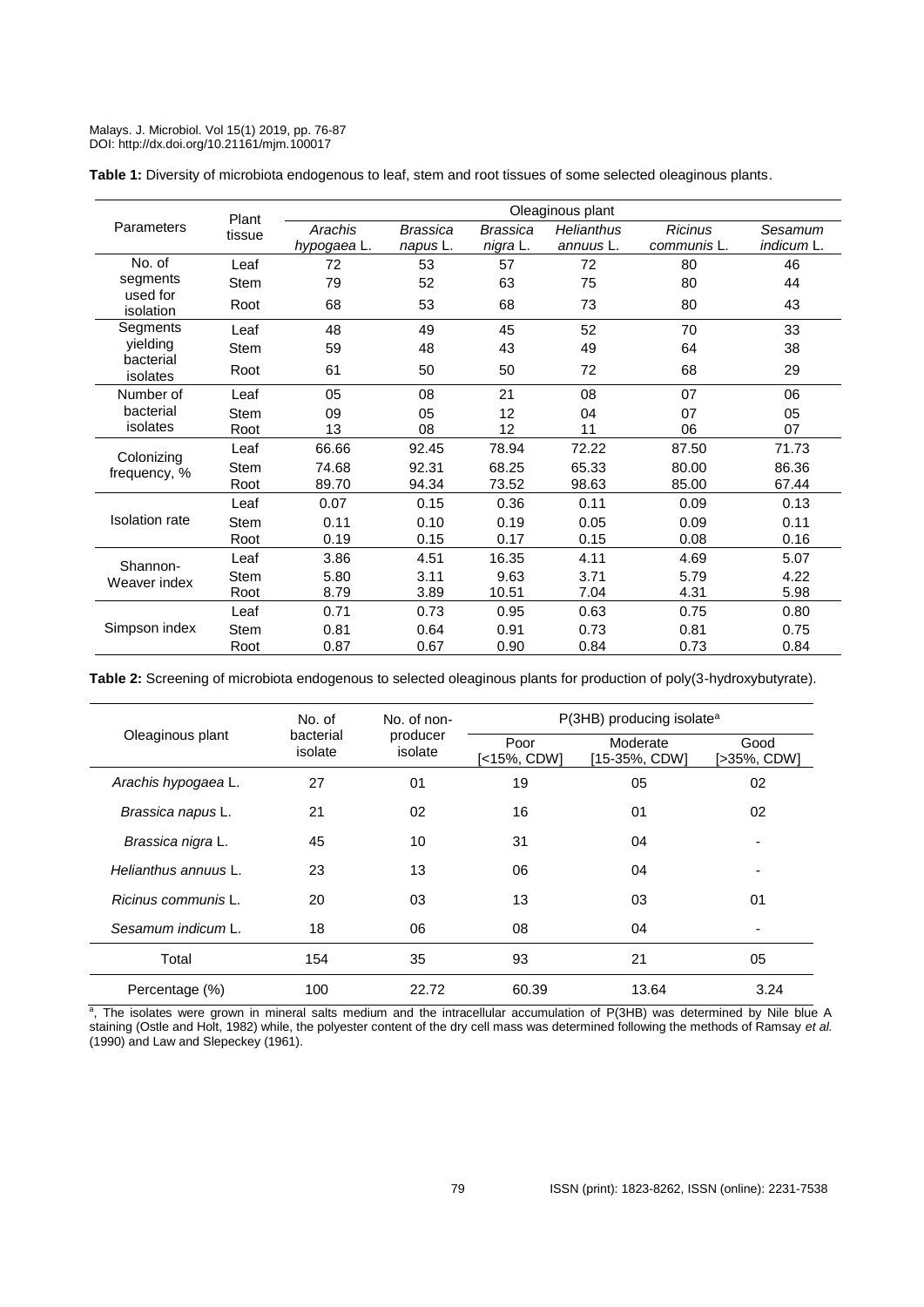isolates were selected for detailed characterization, identification and P(3HB) production.

#### **Characterization and identification of bacterial isolates**

Morphological and physio-biochemical characteristics of the selected P(3HB) producing isolates were determined following the standard protocols (Gerhardt *et al.*, 1994). Morphologically all of them were rod-shaped (Figure 1) and four of them were Gram-positive, while only AHR 02 was Gram-negative. The sporogenous isolates BNS 102 and RCL 02 produced all six hydrolytic enzymes tested, while AHR 02 was capable of producing only catalase, pectinase and cellulase. The pattern of sugar fermentation of BNS 102 and RCL 02 was more or less identical with the exception of cellobiose and turanose, while the other three showed distinct patterns of fermentation. Most of the isolates were resistant to ampicillin, methicillin, penicillin and to some extent chloramphenicol. Isolate AHR 02 was the most resistant one, while BNL 103 was resistant to only ampicillin and methicillin (Table 3).

The 16S rDNA sequence analysis revealed that AHS 01, AHR 02 and BNL 103 were most closely related to *Cellulosimicrobium cellulans* DSM 43879, *Beijerinckia fluminensis* UQM 1685 and *Exiguobacterium acetylicum* DSM 20416 respectively with a very high percentage of sequence similarity (99%), reasonably high score and Evalue being zero. Moreover, BNS 102 showed 100% sequence homology with *Bacillus toyonensis* BCT-7112 while, RCL 02 seemed to be most closely (97%) related to *Bacillus cereus* ATCC 14579. The 16S rDNA sequences of these isolates have been deposited to the GenBank and designated as *Cellulosimicrobium cellulans* AHS 01 (KX458038), *Beijerinckia fluminensis* AHR 02 (KX458039), *Exiguobacterium acetylicum* BNL 103 (KX458037), *Bacillus toyonensis* BNS 102 (KX458036) and *Bacillus cereus* RCL 02 (KX458035). The evolutionary relationship of these isolates was depicted from the dendrogram that showed clear rooted evolution (Figure 2).

# **Effect of different media on P(3HB) production**

The selected isolates were further tested in four different media in addition to mineral salts medium for determining the most suitable one for P(3HB) production. The bacterium, *B*. *cereus* RCL 02 showed maximum polyester accumulation (62.82%, CDW) at 48 h of incubation in yeast extract supplemented mineral salts medium. In fact, supplementation of yeast extract (0.2%) significantly enhanced both growth and P(3HB) production in all five isolates and appeared to be effective and suitable for polyester synthesis. Glucose casamino acid medium also influenced the growth and polyester accumulation positively. *B*. *toyonensis* BNS 102 and *C*. *Cellulans* AHS 01 produced maximum biomass (2.3 g/L) and P(3HB) (50.31%, CDW) in this medium. Davis and Mingoli's and tris-glucose media though apparently failed to provide

sufficient nutritional support for growth and polyester production for most of the isolates, *B*. *fluminensis* AHR 02 could have accumulated 53.03% P(3HB) in tris-glucose medium after 72 h of incubation (Table 4). *B*. *cereus* RCL 02 also showed maximum P(3HB) yield (1.38 g/L) when grown in yeast extract supplemented mineral salts medium followed by *B*. *toyonensis* BNS 102 (1.12 g/L) and *B*. *fluminensis* AHR 02 (1.07 g/L) (data not shown).

# **FTIR spectral analysis**

The overlaid FTIR spectra (Figure 3) of authentic P(3HB) and lyophilized whole cells of bacterial isolates *C*. *cellulans* AHS 01, *B*. *fluminensis* AHR 02, *E*. *acetylicum*  BNL 103, *B*. *toyonensis* BNS 102 and *B*. *cereus* RCL 02 showed identical characteristic peak at 1720 cm-1 corresponding to ester carbonyl stretching (C=O). The peak at 3440 cm-1 represented the free O–H stretch of the polymer end groups. While the peaks at 2920-2980 cm-1 and 1240-1370 cm<sup>-1</sup> represented the typical C-H bending of the aliphatic compounds, other minor peaks represented various cellular components.

# **<sup>1</sup>HNMR spectral analysis**

The solution state <sup>1</sup>HNMR spectra (at 300 MHz in a Bruker AV300) of the polyesters isolated and purified from the dry cell mass indicated chemical shifts at 1.2, 2.4-2.6 and 5.3 ppm corresponding to  $CH<sub>3</sub>$ ,  $CH<sub>2</sub>$  and CH groups respectively. The characteristic signals for other hydroxyalkanoic acids, however, were totally lacking and molecular composition as indicated by the chemical shifts (δ) confirmed the homopolymeric nature of the polyesters being composed solely of 3-hydroxybutyric acid (Figure 4).

# **DISCUSSION**

Studies on the diversity of microbiota endogenous to oleaginous plants are essential in understanding their potential and importance in biotechnology. Bacterial endophytes colonizing the internal tissues of the oilyielding plants *A*. *hypogaea* L. (Ibanez *et al.*, 2009), *B*. *napus* L. (Graner *et al.*, 2003) and *H*. *annuus* L. ( Forchetti *et al.*, 2007) have been documented and explored for plant growth promotion, production of jasmonates, abscisic acid etc. However, reports on production of biopolyesters by endophytes of oleaginous plants are scanty (Das *et al.*, 2015; 2016). The present study represents a systematic survey of microbiota endogenous to some selected oleaginous plants for the production of biodegradable biopolyester, poly(3 hydroxybutyrate).

Among the oleaginous plants tested, *B*. *nigra* L. produced maximum number of phenotypically distinguishable bacterial isolates (45), while the diversity was comparatively low in *S*. *indicum* L. (18). The high colonizing frequency (98.63%), particularly of the root segments of *H*. *annuus* L. clearly revealed high population density of bacteria, although, the isolation rate was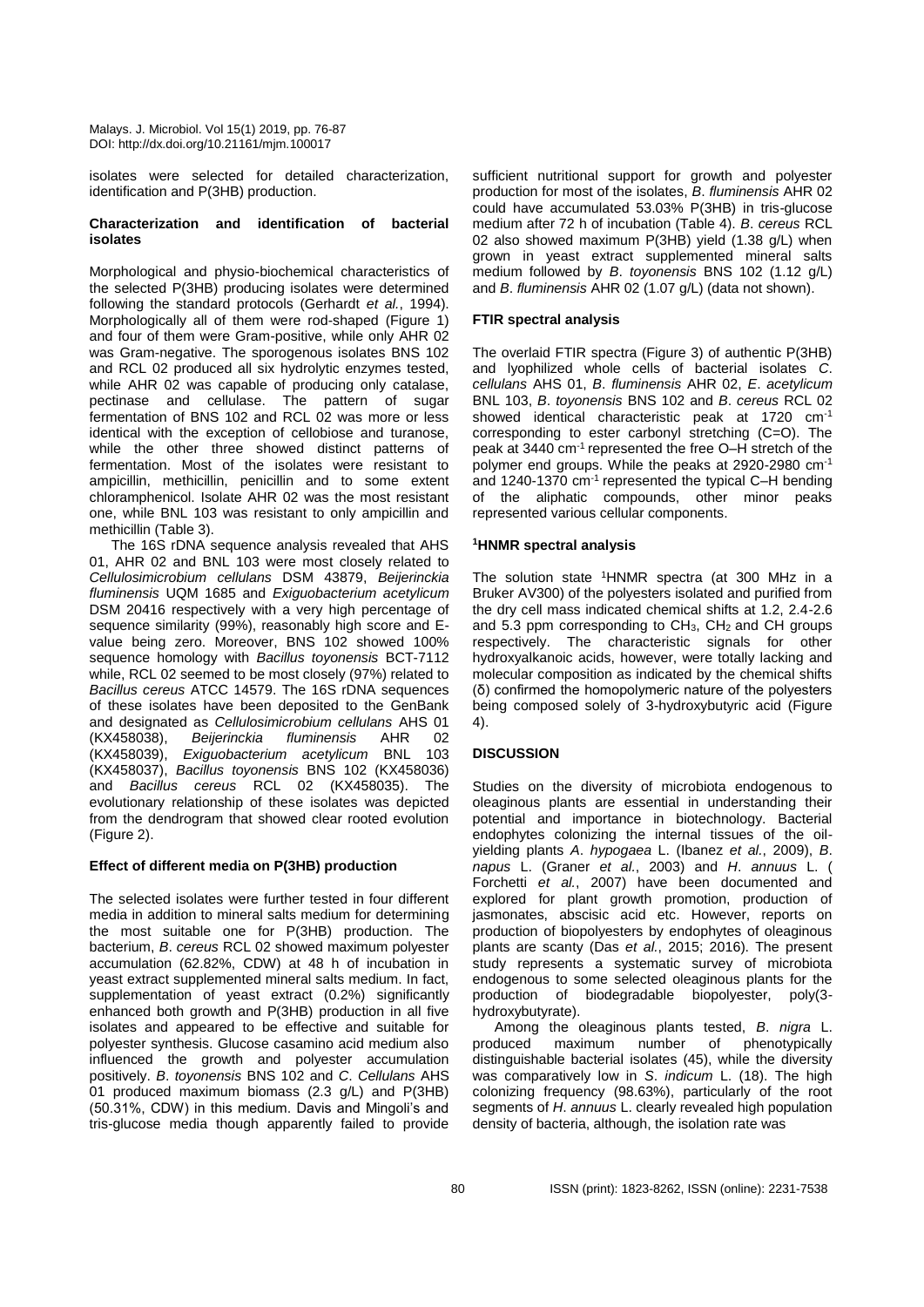

**Figure 1:** Scanning electron micrographs showing the morphology of P(3HB) producing bacteria endogenous to oleaginous plants. (A) *C*. *cellulans* AHS 01. (B) *B*. *fluminensis* AHR 02. (C) *E*. *acetylicum* BNL 103. (D) *B*. *toyonensis*  BNS 102. (E) *B*. *cereus* RCL 02. (F) Photomicrograph showing the P(3HB) production by *B*. *cereus* RCL 02 cells following staining with 1% Nile blue A as revealed under fluorescence microscope.

highest (0.36) in *B*. *nigra* L. leaves reflecting that it harbours most diverse type of endogenous bacterial strains (21). Shannon-Weaver and Simpson indices which represent the number of distinguished phenotypes as well as evenness of distribution also support this observation (Table 1).

Screening of the endogenous microbial population (154) of selected oleaginous plants revealed predominance (77.27%) of bacteria capable of synthesizing and intracellularly accumulating P(3HB) during growth under batch cultivation (Table 2). These reserve biopolyesters could be of help in the survival and long term sustenance of these endospheric bacteria in the highly competitive and stressful microenvironment inside the plant. However, only five (3.24%) of the bacterial isolates accumulated substantial amount of P(3HB) which supports the earlier observations of P(3HB) production by the wild and mutant type of endophytic bacteria (Kamnev *et al.*, 2002; Catalan *et al.*, 2007; Das *et al.*, 2015).

Taxonomically, the apparently similar isolates, RCL 02 and BNS 102 were assigned to *Bacillus cereus* RCL 02 (GenBank accession number KX458035) and *Bacillus toyonensis* BNS 102 (GenBank accession number KX458036) respectively showing 97% and 100% sequence homology. Growth associated production of P(3HB) by members of the genus *Bacillus* is known to be influenced by various physico-chemical parameters (Wu *et al.*, 2001; Valappil *et al.*, 2007) and *B*. *cereus* alone has been reported to produce P(3HB) (Valappil *et al.*, 2007) along with P(3HB-co-3HV) co-polymers and terpolymers (Labuzek and Radecka, 2001). Likewise, based on very high sequence homology (99%) with NCBI library strains,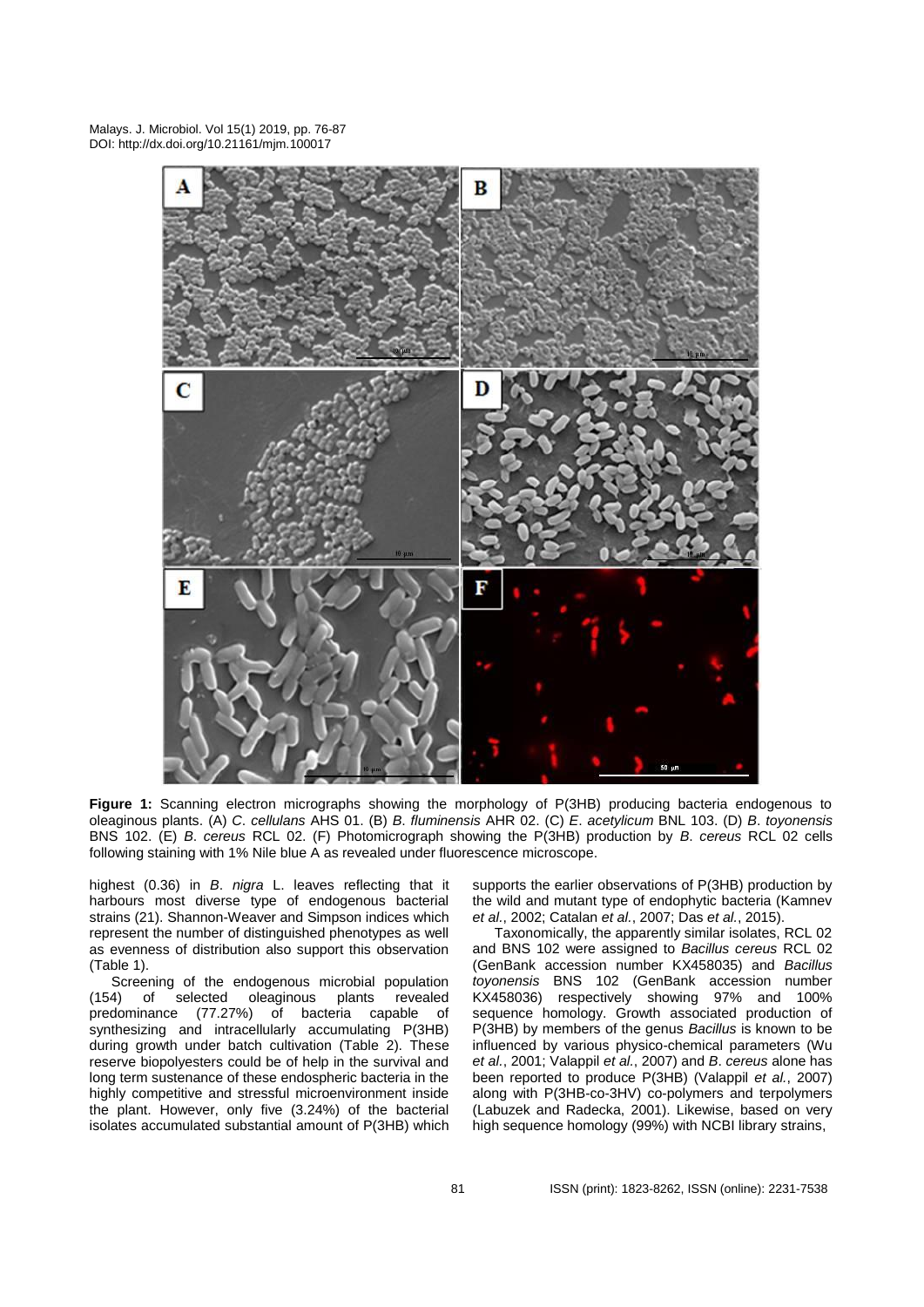**Table 3:** Morphological, physiological and biochemical characters of the selected bacterial isolates endogenous to oleaginous plants.

| Characteristics           | Bacterial isolates endogenous to oleaginous plants |                                    |                                  |                            |                              |  |  |
|---------------------------|----------------------------------------------------|------------------------------------|----------------------------------|----------------------------|------------------------------|--|--|
|                           | <b>AHS 01</b>                                      | <b>AHR 02</b>                      | <b>BNL 103</b>                   | <b>BNS102</b>              | <b>RCL 02</b>                |  |  |
| Colony morphology         | Yellow,<br>circular                                | Cream,<br>circular                 | Yellowish<br>orange,<br>circular | White,<br>irregular        | White,<br>rhizoidal          |  |  |
| Cell morphology           |                                                    |                                    |                                  |                            |                              |  |  |
| Shape                     | Rod                                                | Rod                                | Rod                              | Rod                        | Rod                          |  |  |
| Arrangement               | Single                                             | Single                             | Single                           | Single/in pairs            | Mostly in<br>chains          |  |  |
| Gram nature               | Gram $(+)$                                         | Gram (-)                           | Gram $(+)$                       | Gram $(+)$                 | Gram $(+)$                   |  |  |
| Endospore                 |                                                    |                                    |                                  | Subterminal                | Central                      |  |  |
| Motility                  |                                                    | $+/-$<br>+<br>+                    |                                  | +                          |                              |  |  |
| Diffusible pigment        | Yellow                                             | $\qquad \qquad \blacksquare$       | $\qquad \qquad \blacksquare$     | $\blacksquare$             | $\qquad \qquad \blacksquare$ |  |  |
| Enzyme production         |                                                    |                                    |                                  |                            |                              |  |  |
| Catalase                  | +                                                  | +                                  | +                                | +                          | +                            |  |  |
| Amylase                   |                                                    |                                    | +                                | +                          | +                            |  |  |
| Lipase                    |                                                    |                                    |                                  | +                          |                              |  |  |
| Protease                  | +                                                  |                                    | +                                | +                          | +                            |  |  |
| Pectinase                 | +                                                  | +                                  | +                                | +                          | +                            |  |  |
| Cellulase                 | +                                                  | +                                  | +<br>+                           |                            | +                            |  |  |
| Sugar fermentation        |                                                    |                                    |                                  |                            |                              |  |  |
| Glucose                   | +                                                  | +                                  | +                                | +                          | +                            |  |  |
| Sucrose                   | +                                                  | +                                  | +                                | +                          | +                            |  |  |
| Fructose                  | +                                                  | +                                  | +                                | +                          | +                            |  |  |
| Maltose                   | +                                                  | +                                  | +                                | +                          | +                            |  |  |
| Galactose                 | +                                                  | +                                  | +                                | +                          | +                            |  |  |
| Lactose                   |                                                    |                                    |                                  |                            |                              |  |  |
| Arabinose                 |                                                    | +                                  |                                  |                            |                              |  |  |
| Cellobiose                | +                                                  |                                    |                                  |                            |                              |  |  |
| Turanose                  |                                                    |                                    |                                  | +                          |                              |  |  |
| Xylose                    | +                                                  | +                                  |                                  |                            |                              |  |  |
| Mannitol                  | +                                                  | +                                  | +                                | +                          | +                            |  |  |
| Sorbitol                  |                                                    |                                    |                                  |                            |                              |  |  |
| Resistance to antibiotics | Amp, Chl,<br>Kan, Met,<br>Pen                      | Amp, Chl,<br>Kan, Met,<br>Pen, Van | Amp, Met                         | Amp, Met, Pen,<br>Tet, Chl | Amp, Met, Pen                |  |  |

+, positive response; -, negative response. Antibiotics tested: Amp, ampicillin; Chl, chloramphenicol; Cip, ciprofloxacin; Ery, erythromycin; Gen, gentamicin; Kan, kanamycin; Met, methicillin; Pen, penicillin; Tet, tetracycline; Van, vancomycin.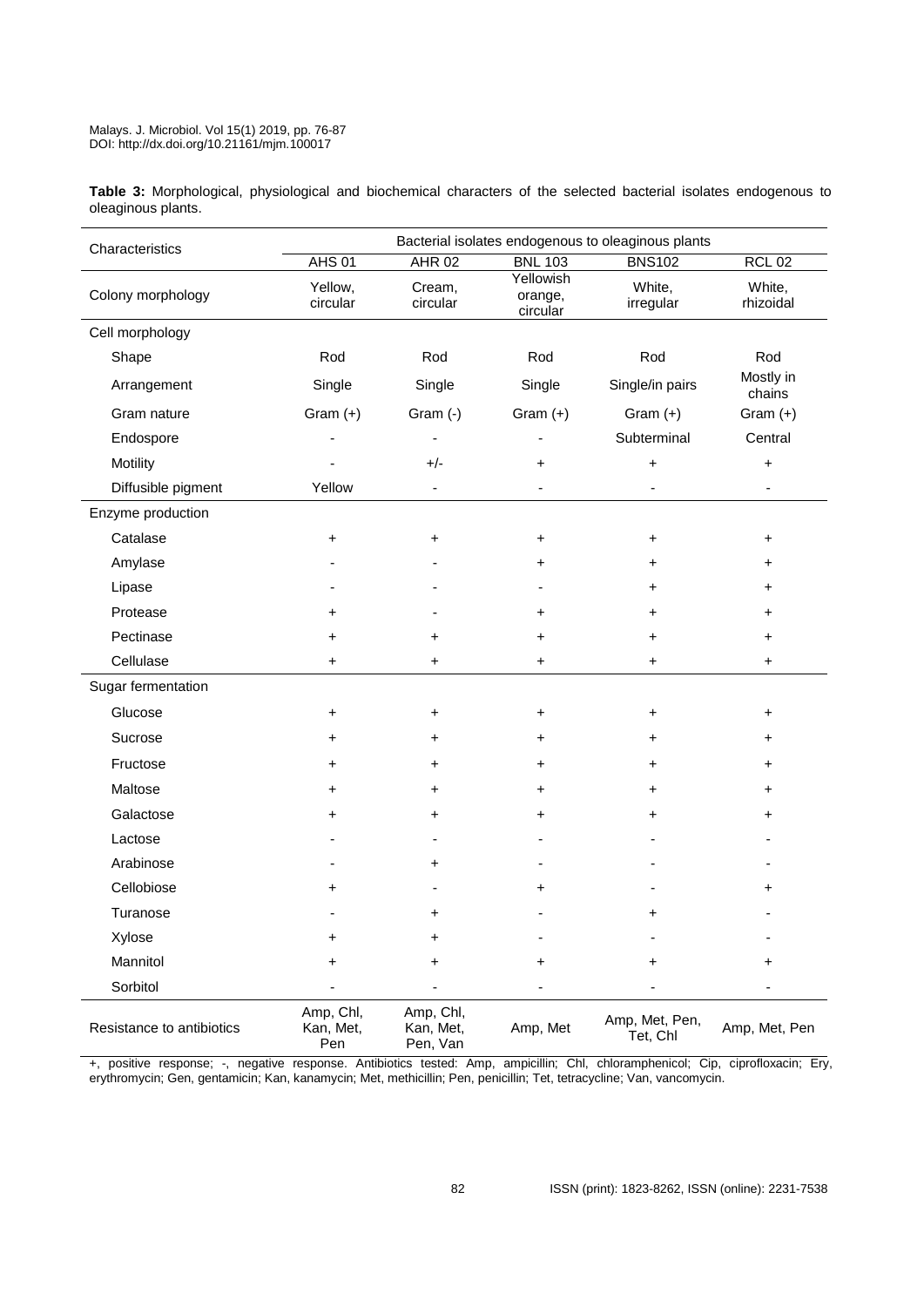

**Figure 2:** Phylogenetic relationship of the selected P(3HB) producing bacterial isolates with closely allied NCBI library strains based on 16S rDNA sequence analysis.

the isolates AHS 01, AHR 02 and BNL 103 have been identified and designated as *Cellulosimicrobium cellulans*  AHS 01 (GenBank accession number KX458038), *Beijerinckia fluminensis* AHR 02 (GenBank accession number KX458039), and *Exiguobacterium acetylicum*  BNL 103 (GenBank accession number KX458037) respectively (Figure 2). Endophytic existence of *Cellulosimicrobium* sp. in stems of medicinal plant *Maytenus austroyunnanensis* has been documented by Qin *et al.* (2012), but the production of P(3HB) by the endogenous bacterial isolate *C*. *cellulans* AHS 01 from *A*. *hypogaea* L. appears to be a new record. Likewise, Koomnok *et al.* (2007) in their studies have reported the

existence of *Beijerinckia* sp. in the internal tissues of both cultivated and wild varieties of rice as well as their potential to fix atmospheric nitrogen. While, Stockdale *et al.* (1968) during the course of survey of members belonging to *Azotobacteriacea*, reported the occurrence of intracellular accumulation of P(3HB) by *Beijerinckia fluminensis*. Reports on endogenous association of *E*. *acetylicum* in the underground stem tubers of *Paris poliphylla chinensis* and production of diosgenin is well established (Ren *et al.*, 2007). Production of P(3HB) by *Exiguobacterium* sp. from diverse environmental samples are also not new (Kung *et al.*, 2007). As far as we are aware, this communication reports the endosphere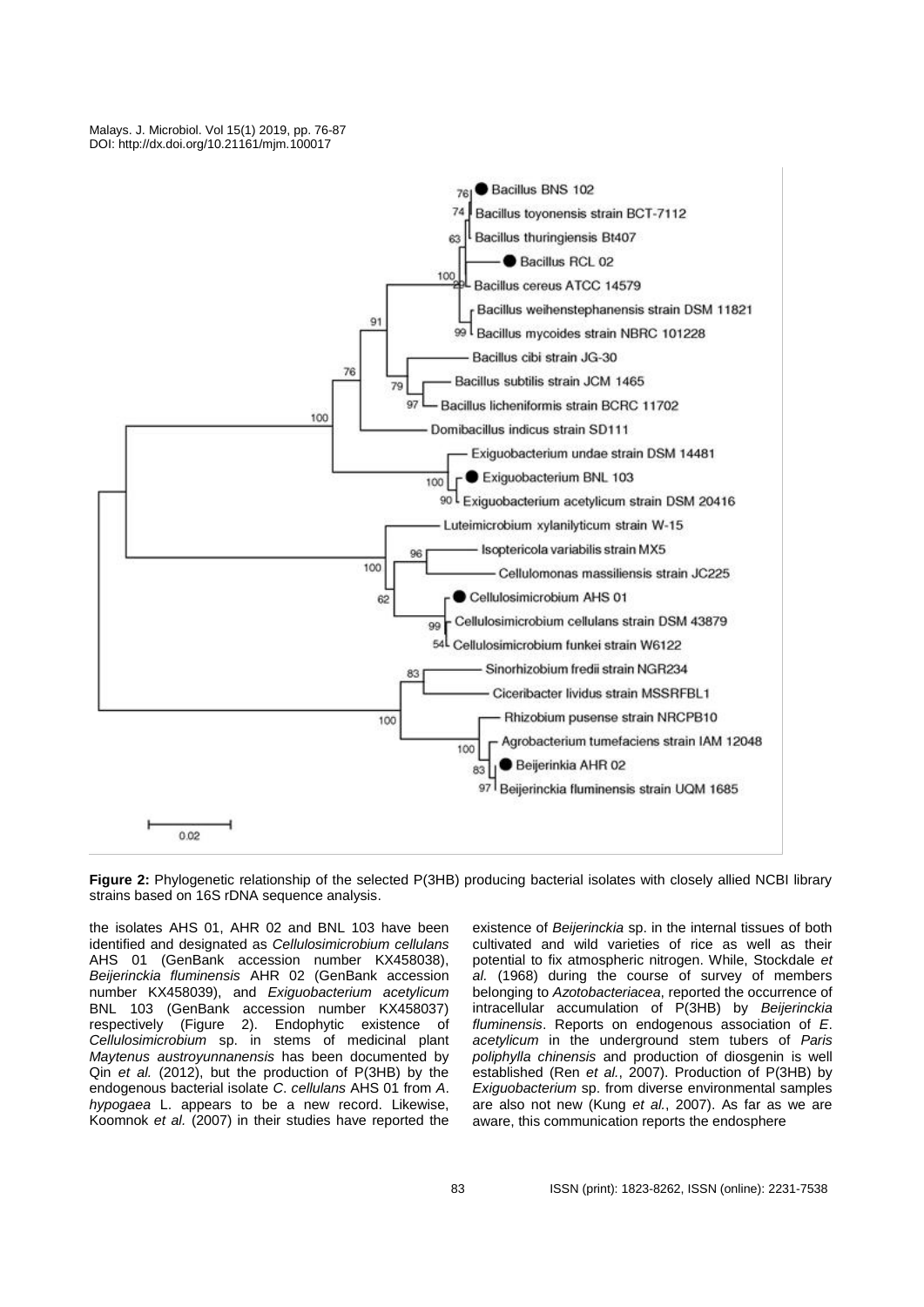# Malays. J. Microbiol. Vol 15(1) 2019, pp. 76-87

DOI: http://dx.doi.org/10.21161/mjm.100017

**Table 4:** Influence of medium on growth and production of P(3HB) by selected bacterial isolates endogenous to some selected oleaginous plants.

|                   |               |                                              |                                  | Incubation, h         |                          |                       |                          |  |
|-------------------|---------------|----------------------------------------------|----------------------------------|-----------------------|--------------------------|-----------------------|--------------------------|--|
| Host plant        | <b>Tissue</b> | <b>Bacterial isolate</b>                     | Growth medium                    | 48                    |                          | 72                    |                          |  |
|                   | source        |                                              |                                  | Growth, CDW,<br>(g/L) | P(3HB), %,<br><b>CDW</b> | Growth, CDW,<br>(g/L) | P(3HB), %,<br><b>CDW</b> |  |
|                   |               |                                              | Davis Mingoli's medium           | $1.1 \pm 0.08$        | $25.98 \pm 3.09$         | $1.2 \pm 0.11$        | $31.62 \pm 2.18$         |  |
| A. hypogaea       |               |                                              | Mineral salts medium             | $1.8 \pm 0.28$        | $35.28 \pm 1.09$         | $1.7 \pm 0.09$        | $32.19 \pm 1.93$         |  |
|                   | Stem          | Cellulosimicrobium<br>cellulans AHS 01       | Tris glucose medium              | $0.5 \pm 0.12$        | $10.12 \pm 2.34$         | $0.6 \pm 0.15$        | $19.78 \pm 0.29$         |  |
|                   |               |                                              | Glucose-casamino acid medium     | $1.5 \pm 0.19$        | $42.83 \pm 1.83$         | $1.5 \pm 0.21$        | $50.31 \pm 2.16$         |  |
|                   |               |                                              | Mineral salts medium $+$ 0.2% YE | $1.8 \pm 0.23$        | $43.13 \pm 2.76$         | $1.9 \pm 0.17$        | $48.63 \pm 1.97$         |  |
|                   |               |                                              | Davis Mingoli's medium           | $1.2 \pm 0.19$        | $14.37 \pm 4.18$         | $1.3 \pm 0.03$        | $17.82 \pm 0.98$         |  |
|                   |               | Beijerinckia                                 | Mineral salts medium             | $1.5 \pm 0.17$        | $42.89 \pm 2.26$         | $1.4 \pm 0.12$        | $42.96 \pm 2.36$         |  |
|                   | Root          | fluminensis AHR                              | Tris glucose medium              | $1.1 \pm 0.06$        | $52.42 \pm 1.93$         | $1.1 \pm 0.04$        | $53.03 \pm 2.14$         |  |
|                   |               | 02                                           | Glucose-casamino acid medium     | $1.8 \pm 0.18$        | $42.12 \pm 3.04$         | $1.8 \pm 0.09$        | $43.27 \pm 1.29$         |  |
|                   |               |                                              | Mineral salts medium $+$ 0.2% YE | $1.7\pm0.02$          | $55.32 \pm 2.96$         | $1.9\pm0.07$          | $56.34 \pm 0.12$         |  |
|                   |               | Exiguobacterium<br>acetylicum BNL<br>103     | Davis Mingoli's medium           | $1.1 \pm 0.15$        | $10.49 \pm 0.98$         | $0.9\pm0.02$          | $7.50 \pm 1.02$          |  |
|                   |               |                                              | Mineral salts medium             | $1.3 \pm 0.06$        | $37.96 \pm 1.04$         | $1.2 \pm 0.04$        | $43.30 + 1.28$           |  |
| B. napus L.       | Leaf          |                                              | Tris glucose medium              | $0.9 \pm 0.05$        | $19.78 \pm 2.05$         | $0.9 \pm 0.08$        | $17.16 \pm 1.03$         |  |
|                   |               |                                              | Glucose-casamino acid medium     | $1.0 \pm 0.21$        | $30.31 \pm 1.19$         | $1.2 \pm 0.12$        | $35.32 \pm 3.10$         |  |
|                   |               |                                              | Mineral salts medium $+$ 0.2% YE | $1.4 \pm 0.19$        | $50.30 \pm 2.12$         | $1.5 \pm 0.05$        | $52.50 \pm 2.19$         |  |
|                   |               | <b>Bacillus toyonensis</b><br><b>BNS 102</b> | Davis Mingoli's medium           | $1.6 \pm 0.04$        | $13.68 \pm 4.03$         | $1.3 \pm 0.09$        | $13.11 \pm 0.04$         |  |
|                   |               |                                              | Mineral salts medium             | $1.9 \pm 0.29$        | $40.03 \pm 2.67$         | $1.8 \pm 0.16$        | $38.76 \pm 0.84$         |  |
|                   | Stem          |                                              | Tris glucose medium              | $1.6 \pm 0.21$        | $13.11 \pm 1.32$         | $1.6 \pm 0.11$        | $10.35 \pm 1.35$         |  |
|                   |               |                                              | Glucose-casamino acid medium     | $2.3 \pm 0.08$        | $26.45 \pm 0.29$         | $2.2 \pm 0.05$        | $24.37 \pm 2.06$         |  |
|                   |               |                                              | Mineral salts medium + 0.2% YE   | $2.0 \pm 0.16$        | $56.20 \pm 3.97$         | $2.0 \pm 0.17$        | $55.10 \pm 2.19$         |  |
|                   |               | <b>Bacillus cereus</b><br><b>RCL 02</b>      | Davis Mingoli's medium           | $1.6 \pm 0.27$        | $15.29 \pm 2.19$         | $1.5 \pm 0.08$        | $13.39 \pm 1.12$         |  |
|                   |               |                                              | Mineral salts medium             | $1.6 \pm 0.12$        | $44.98 \pm 3.86$         | $1.6 \pm 0.16$        | $38.27 \pm 2.04$         |  |
| R. communis<br>ь. | Leaf          |                                              | Tris glucose medium              | $1.5 \pm 0.17$        | $18.86 \pm 3.01$         | $1.2 \pm 0.06$        | $12.85 \pm 1.02$         |  |
|                   |               |                                              | Glucose-casamino acid medium     | $1.8 \pm 0.18$        | $42.88 \pm 2.07$         | $1.9 \pm 0.13$        | $37.78 \pm 2.17$         |  |
|                   |               |                                              | Mineral salts medium $+$ 0.2% YE | $2.2 \pm 0.17$        | $62.82 \pm 3.29$         | $2.1 \pm 0.13$        | $60.74 \pm 3.12$         |  |

84 ISSN (print): 1823-8262, ISSN (online): 2231-7538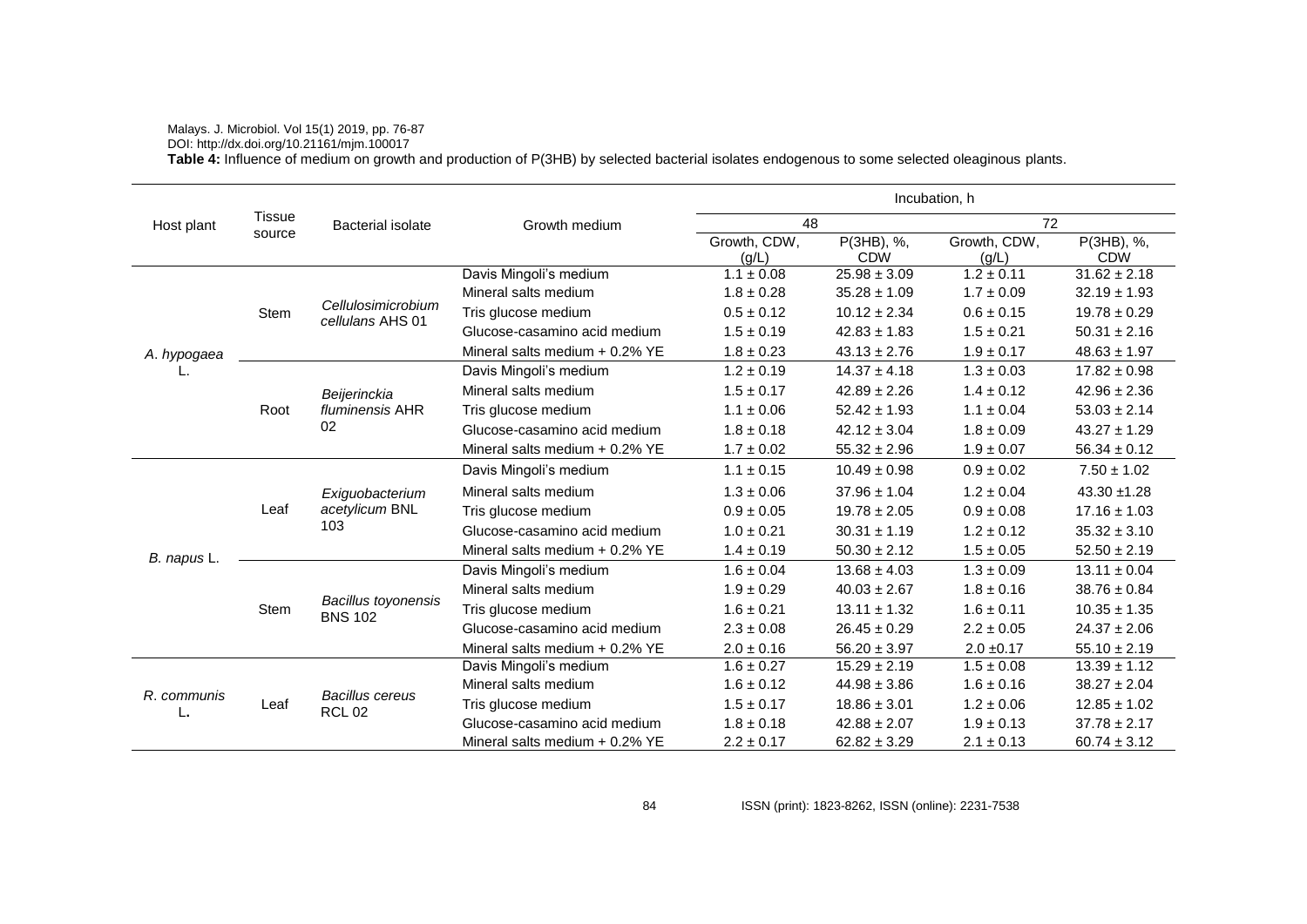

**Figure 3:** Fourier-transform infrared (FTIR) spectra of the purified P(3HB) (a), and lyophilized whole cells of *C*. *cellulans* AHS 01 (b), *B*. *fluminensis* AHR 02 (c), *E*. *acetylicum* BNL 103 (d), *B*. *toyonensis* BNS 102 (e), and *B*. *cereus* RCL 02 (f) harvested at late exponential phases of growth.



**Figure 4:** <sup>1</sup>HNMR spectrum of the biopolyester extracted from the representative bacterial isolate *B*. *toyonensis*  BNS 102.

association as well as P(3HB) production by *E*. *acetylicum* from the oleaginous plant *B*. *napus.* Enhancement of growth and P(3HB) accumulation by the selected microbial strains have been accomplished by variation in culture media. Supplementation of yeast extract in mineral salts medium in general supported the biomass formation and P(3HB) production (Table 4). Likewise, amino acids present in glucose-casamino acid medium might have contributed to growth associated polymer accumulation. Further, the highest P(3HB) production (62.82%, CDW) by *B*. *cereus* RCL 02 also justifies the potential of endogenous microbiota of oleaginous plants in producing the biopolyester, poly(3-hydroxybutyrate). The FTIR spectra (Figure 3) of lyophilized whole cells of bacterial isolates showed characteristic peaks for –OH bending, C– H stretching, C=O carbonyl bonds and -CH aldehyde group in accordance with the confirmation of molecular composition of the accumulated polyesters to be P(3HB)

(Hong *et al.*, 1999). Finally, the peaks in <sup>1</sup>HNMR spectra (Figure 4) of the purified polyesters were assignable to the methyl (CH<sub>3</sub>; 1.2 ppm), methylene (CH<sub>2</sub>; 2.4-2.6 ppm) and methine (CH; 5.2 ppm) carbon resonance of P(3HB) reported previously by Doi *et al.* (1989), which also provided supportive evidence in favour of intracellular P(3HB) accumulation by these endogenous bacteria of oleaginous plants.

# **CONCLUSION**

Microbiota endogenous to higher plants have been proven to be rich resources of natural compounds of high level of structural diversity and wide spectrum of biological activities. This study has clearly demonstrated that bacteria endogenous to oleaginous plants are phenotypically quite distinguishable and appeared to be a potential source of biodegradable biopolyester, poly(3 hydroxybutyrate). Production of polyester by the selected isolates could further be enhanced in a prospective manner by optimization of cultural and nutritional conditions. These findings, therefore, deserve special attention to ascertain the viability of this endogenous microbial resources for large scale production of P(3HB) as an alternative to thermoplastics.

#### **ACKNOWLEDGEMENTS**

The research was supported by a grant (No. DST/INSPIRE Fellowship/REL3/2013/2) from the Department of Science and Technology, New Delhi, India to Rituparna Das.

# **REFERENCES**

- **Aranda, S., Montes-Borrego, M., Jiménez-Díaz, R. M. and Landa, B. B. (2011).** Microbial communities associated with the root system of wild olives (*Olea europaea* L. subsp. *europaea* var. *sylvestris*) are good reservoirs of bacteria with antagonistic potential against *Verticillium dahlia*. *Plant and Soil* **343(1-2), 329-345.**
- **Brader, G., Compant, S., Mitter, B., Trognitz, F. and Sessitsch, A. (2014).** Metabolic potential of endophytic bacteria. *Current Opinion in Biotechnology* **27, 30-37.**
- **Catalan, A. I., Ferreira, F., Gill, P. R. and Batista, S. (2007).** Production of polyhydroxyalkanoates by *Herbaspirillum seropedicae* grown with different sole carbon sources and on lactose when engineered to express the *lacZlacY* genes. *Enzyme and Microbial Technology* **40(5), 1352-1357.**
- **Das, R., Dey, A., Pal, A. and Paul, A. K. (2016).** Influence of growth conditions on production of poly(3 hydroxybutyrate) by *Bacillus cereus* HAL 03 endophytic to *Helianthus annuus* L. *Journal of Applied Biology and Biotechnology* **4(4), 75-84.**
- **Das, R., Pal, A., Mandal, S. and Paul, A. K. (2015).** Screening and production of biodegradable polyester poly(3-hydroxybutyrate) by bacteria endophytic to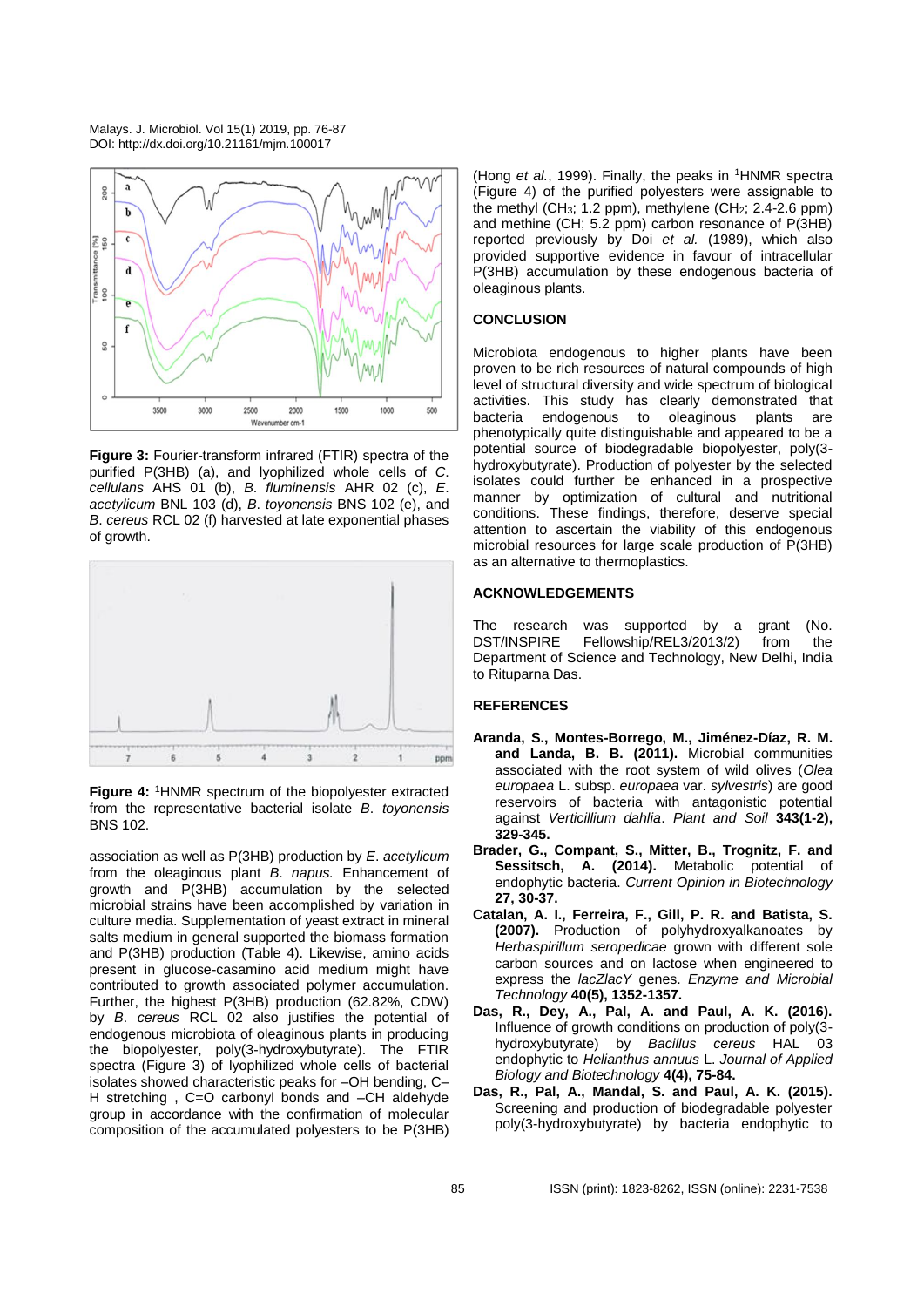*Brassica nigra* L. *British Biotechnology Journal* **7(3), 134-146.**

- **Doi, Y., Kawaguchi, Y., Nakamura, Y. and Kunioka, M. (1989).** Nuclear magnetic resonance studies of poly(3 hyroxybutyrate) and polyphosphate metabolism in *Alcaligenes eutrophus*. *Applied and Environmental Microbiology* **55(11), 2932-2938.**
- **Forchetti, G., Masciarelli, O., Alemano, S., Alvarez, D. and Abdala, G. (2007).** Endophytic bacteria in sunflower (*Helianthus annuus* L.): Isolation, characterization, and production of jasmonates and abscisic acid in culture medium. *Applied and Environmental Microbiology* **76(5), 145-152.**
- **Gasser, I., Muller, H. and Berg, G. (2009).** Ecology and characterization of polyhydroxyalkanoate-producing microorganisms on and in plants. *FEMS Microbiology Ecol*ogy **70(1), 142-150.**
- **Gerhardt, P., Murray, R. G. E., Wood, W. A. and Krieg, N. R. (1994).** Methods for General and Molecular Bacteriology. American Society for Microbiology. Washigton DC.
- **Gholami, A., Mohkam, M., Rasoul-Amini, S. and Ghasemi, Y. (2016).** Industrial production of polyhydroxyalkanoates by bacteria: Opportunities and challenges. *Minerva Biotechnologica* **28(1), 59-74.**
- **Graner, G., Persson, P., Meijer, J. and Alstrom, S. (2003).** A study on microbial diversity in different cultivars of *Brassica napus* in relation to its wilt pathogen, *Verticillium longisporum*. *FEMS Microbiology Letters* **224(2), 269-276.**
- **Hong, K., Sun, S., Tian, W., Chen, G. Q. and Huang, W. (1999).** A rapid method for detecting bacterial polyhydroxyalkanoates in intact cells by Fourier transform infrared spectroscopy. *Applied Microbiology and Biotechnology* **51(4), 523-526.**
- **Ibanez, F., Angelini, J., Taurian, T., Tonelli, M. L. and Fabra, A. (2009).** Endophytic occupation of peanut root nodules by opportunistic *Gammaproteobacteria*. *Systematic and Applied Microbiology* **32(1), 49-55.**
- **Kamnev, A. A., Antonyuk, L. P., Tugarova, A. V., Tarantilis, P. A., Polissiou, M. G. and Gardiner, P. H. E. (2002).** Fourier transform infrared spectroscopic characterization of heavy metal-induced metabolic changes in the plant-associated soil bacterium *Azospirillum brasilense* Sp7. *Journal of Molecular Structure* **610(1-3), 127-131.**
- **Khardenavis, A., Guha, P. K., Kumar, M. S., Mudliar, S. N. and Chakrabarti, T. (2005).** Activated sludge is a potential source for production of biodegradable plastics from wastewater. *Environmental Technology* **26(5), 545-552.**
- **Koomnok, C., Teaumroong, N., Rerkasemc, B. and Lumyonga, S. (2007).** Diazotroph endophytic bacteria in cultivated and wild rice in Thailand. *Science Asia*  **33, 429-435.**
- **Kung, S. S., Chuang, Y. C., Chen, C. H., Chien, C. C. (2007).** Isolation of polyhydroxyalkanoates-producing bacteria using a combination of phenotypic and genotypic approach. *Letters in Applied Microbiology* **44(4), 364-371.**
- **Labuzek, S. and Radecka, I. (2001).** Biosynthesis of PHB tercopolymer by *Bacillus cereus* UW85. *Journal of Applied Microbiology* **90(3), 353-357.**
- **Law, J. H. and Slepeckey, R. A. (1961).** Assay of polyhydroxybutyric acid. *Journal of Bacteriol*ogy **82(1), 32-36.**
- **Lee, W. H., Loo, C. Y., Nomura, C. T. and Sudesh, K. (2008).** Biosynthesis of polyhydroxyalkanoate copolymers from mixtures of plant oils and 3 hydroxyvalerate precursors. *Bioresource Technology* **99(15), 6844-6851.**
- **Marmur, J. (1961).** A procedure for the isolation of deoxyribonucleic acid from microorganisms. *Journal of Molecular Biology* **3(2), 208-218.**
- **Marsudi, S., Unno, H. and Hori, K. (2008).** Palm oil utilization for the simultaneous production of<br>polyhydroxyalkanoates and rhamnolipids by polyhydroxyalkanoates and rhamnolipids by *Pseudomonas aeruginosa*. *Applied Microbiology and Biotechnology* **78(6), 955-961.**
- **Mei, C. and Flinn, B. S. (2010).** The use of beneficial microbial endophytes for plant biomass and stress tolerance improvement. Recent Patents *Biotechnology* **4(1), 81-95.**
- **Miliute, I., Buzaite, O., Baniulis, D. and Stanys, V. (2015).** Bacterial endophytes in agricultural crops and their role in stress tolerance: A review. *Zemdirbyste-Agriculture* **102(4), 465-478.**
- **Ostle, A. J. and Holt, J. G. (1982).** Nile blue A as a fluorescent stain for poly-3-hydroxybutyrate. *Applied and Environmental Microbiology* **44(1), 238-241.**
- **Peng, X. and Chen, H. (2007).** Microbial oil accumulation and cellulase secretion of the endophytic fungi from oleaginous plants. *Annals of Microbiology* **57(2), 239.**
- **Qin, S., Chen, H. H., Zhao, G. Z., Li, J., Zhu W. Y., Xu, L. H., Jiang, J. H. and Li, W. J. (2012).** Abundant and diverse endophytic actinobacteria associated with medicinal plant *Maytenus austroyunnanensis* in Xishuangbanna tropical rainforest revealed by culturedependent and culture-independent methods. *Environmental Microbiology Reports* **4(5), 522-531.**
- **Ramsay, B. A., Lomaliza, K., Chavarie, C., Dube, B., Bataille, P. and Ramsay, J. A. (1990).** Production of poly-(β-hydroxybutyric-*co*-β-valeric) acids. *Applied and Environmental Microbiology* **56(7), 2093-2098.**
- **Reinhold-Hurek, B. and Hurek, T. (2011).** Living inside plants: Bacterial endophytes. *Current Opinion in Plant Biology* **14(4), 1-9.**
- **Ren, Z., Zhang, X. Y., Zhu, K., Feng, D. S. and Wang, Y. D. (2007).** Screening and identification of diosgenin-producing endophytic bacteria from Paris *polyphylla chinensis*. *Journal of Microbiology* **27, 6-9.**
- **Saitou, N. and Nei, M. (1987).** The neighbor-joining method: A new method for reconstructing phylogenetic trees. *Molecular Biology and Evolution* **4(4), 406-425.**
- **Sessitsch, A., Hardoim, P., Doring, J., Weilharter, A., Krause, A., Woyke, T., Mitter, B., Hauberg-Lotte, L., Friedrich, F., Rahalkar, M., Hurek, T., Sarkar, A., Bodrossy, L., Overbeek, L. V., Brar, D., Elsas, D. V. and Reinhold-Hurek, B. (2012).** Functional